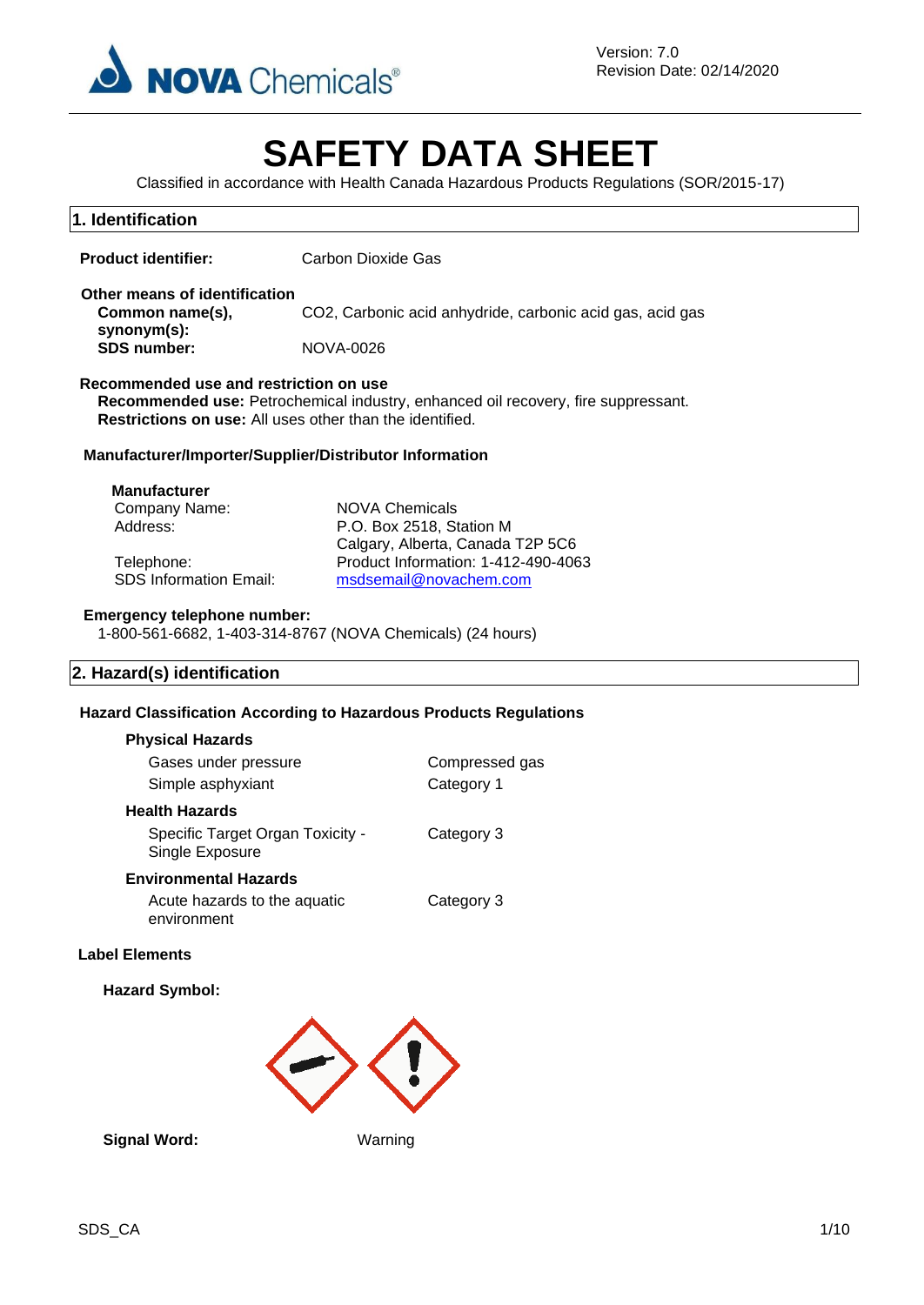| <b>Hazard Statement:</b>                                    | Contains gas under pressure; may explode if heated.<br>May displace oxygen and cause rapid suffocation.<br>May cause drowsiness or dizziness.<br>Harmful to aquatic life.                  |
|-------------------------------------------------------------|--------------------------------------------------------------------------------------------------------------------------------------------------------------------------------------------|
| <b>Precautionary Statements:</b>                            |                                                                                                                                                                                            |
| <b>Prevention:</b>                                          | Keep container tightly closed. Avoid breathing<br>dust/fume/gas/mist/vapours/spray. Use only outdoors or in a well-<br>ventilated area. Avoid release to the environment.                  |
| Response:                                                   | IF INHALED: Remove person to fresh air and keep comfortable for<br>breathing. Call a POISON CENTRE/doctor if you feel unwell.                                                              |
| Storage:                                                    | Protect from sunlight. Store in a well-ventilated place. Keep<br>container tightly closed. Store locked up.                                                                                |
| Disposal:                                                   | Dispose of contents/container to an appropriate treatment and<br>disposal facility in accordance with applicable laws and regulations,<br>and product characteristics at time of disposal. |
| Other hazards which do not result<br>in GHS classification: | Contains hydrogen sulphide. At 100 ppm is immediately dangerous to life<br>or health (IDLH) (US. NIOSH).                                                                                   |

### **3. Composition/information on ingredients**

#### **Mixtures**

| <b>Chemical Identity</b> | Common name and synonyms | <b>CAS number</b> | <b>Content in</b><br>percent (%)* |
|--------------------------|--------------------------|-------------------|-----------------------------------|
| Carbon dioxide           | Carbonic acid gas        | 124-38-9          | $93 - 98%$                        |
| Ethane                   | Methylmethane            | 74-84-0           | $1 - 2%$                          |
| Propane                  | Dimethylmethane          | 74-98-6           | $0.1 - 1\%$                       |
| n-Butane                 | <b>Butane</b>            | 106-97-8          | $0.1 - 1\%$                       |
| Hydrogen sulphide        | Dihydrogen sulfide       | 7783-06-4         | $\leq 0.07\%$                     |

\* All concentrations are percent by weight.

**Additional Information:** This product is considered hazardous by the Hazardous Products Regulations, 2015.

#### **4. First-aid measures**

| Inhalation:          | IF INHALED: Remove person to fresh air and keep comfortable for<br>breathing. Call a POISON CENTRE/doctor if you feel unwell.                                  |
|----------------------|----------------------------------------------------------------------------------------------------------------------------------------------------------------|
| Ingestion:           | Ingestion of this product is not a likely route of exposure. Do NOT induce<br>vomiting. Seek medical attention.                                                |
| <b>Skin Contact:</b> | IF ON SKIN: Wash with plenty of soap and water. Seek medical attention.                                                                                        |
| Eye contact:         | IF IN EYES: Rinse cautiously with water for several minutes. Remove<br>contact lenses, if present and easy to do. Continue rinsing. Seek medical<br>attention. |

#### **Most important symptoms/effects, acute and delayed**

| <b>Symptoms:</b> | Headache, dizziness, nausea, vomiting, loss of coordination, loss of |
|------------------|----------------------------------------------------------------------|
|                  | consciousness, heartbeat irregularities, loss of smell.              |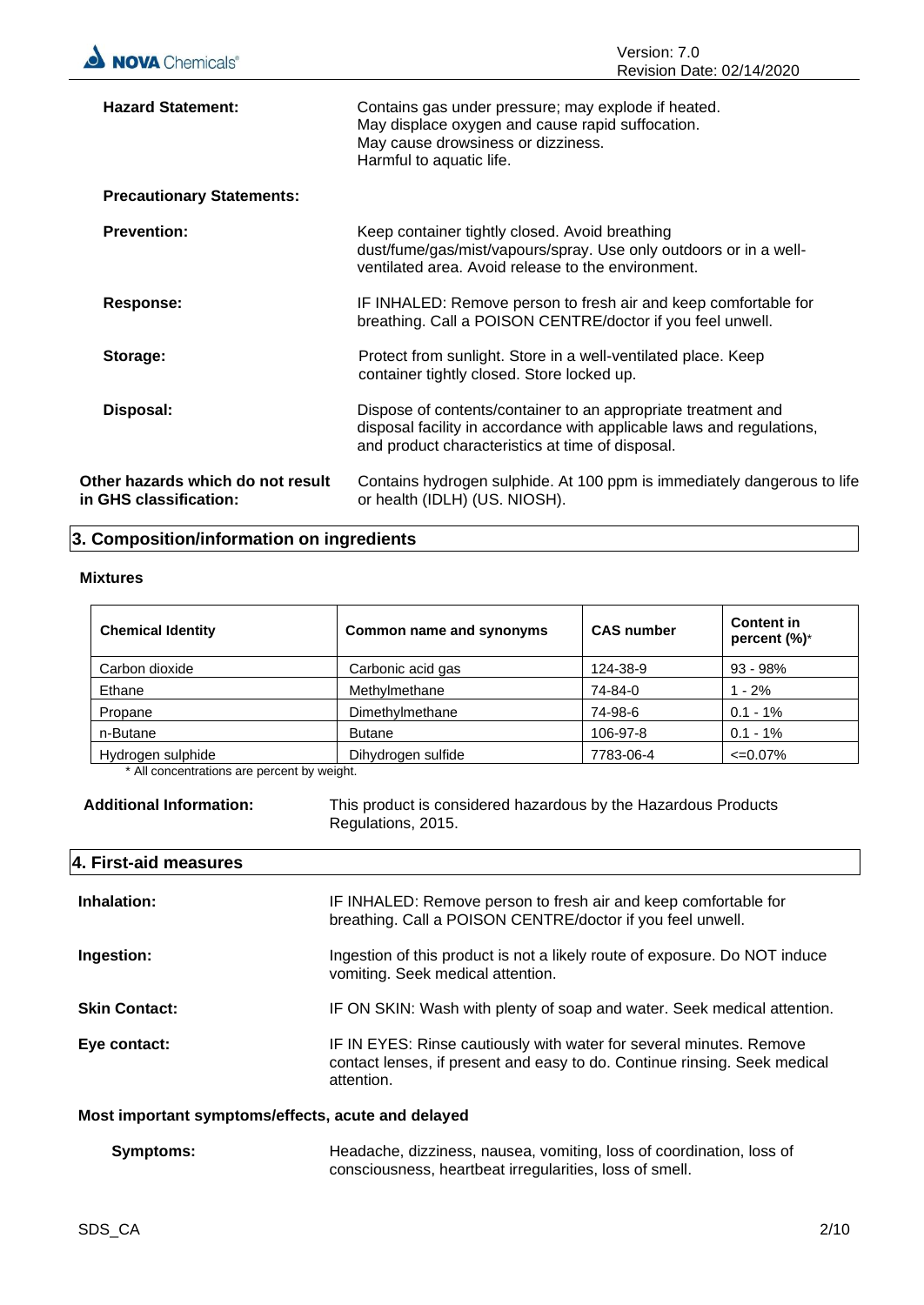### **Indication of immediate medical attention and special treatment needed**

| Treatment:                                                                 | For more detailed medical emergency support information, call 1-800-<br>561-6682 or 1-403-314-8767 (24 hours, NOVA Chemicals Emergency<br>Response). Treat unconsciousness, nausea, hypotension, seizures<br>and cardiac arrhythmias in the conventional manner.<br>Sympathomimetics or catecholamines should be avoided or used with<br>caution (lowest effective dose) because of possible cardiac<br>sensitization. There is no proven antidote for hydrogen sulphide<br>poisoning. Administer oxygen by mask if there is respiratory distress.                                                          |
|----------------------------------------------------------------------------|-------------------------------------------------------------------------------------------------------------------------------------------------------------------------------------------------------------------------------------------------------------------------------------------------------------------------------------------------------------------------------------------------------------------------------------------------------------------------------------------------------------------------------------------------------------------------------------------------------------|
| 5. Fire-fighting measures                                                  |                                                                                                                                                                                                                                                                                                                                                                                                                                                                                                                                                                                                             |
| <b>General Fire Hazards:</b>                                               | This product is not flammable. Product does not burn.                                                                                                                                                                                                                                                                                                                                                                                                                                                                                                                                                       |
| Suitable (and unsuitable) extinguishing media                              |                                                                                                                                                                                                                                                                                                                                                                                                                                                                                                                                                                                                             |
| <b>Suitable extinguishing</b><br>media:                                    | In case of fire in the surroundings: use appropriate extinguishing media.                                                                                                                                                                                                                                                                                                                                                                                                                                                                                                                                   |
| <b>Unsuitable extinguishing</b><br>media:                                  | not applicable                                                                                                                                                                                                                                                                                                                                                                                                                                                                                                                                                                                              |
| Specific hazards arising from<br>the chemical:                             | Product can accumulate in low or confined areas creating a hazardous low<br>oxygen atmosphere, and possible exposures to toxic hydrogen sulphide<br>gas. If exposed to high heat, pressurized pipelines and vessels may rupture<br>due to thermal expansion of gas. This product will produce carbon<br>monoxide, and trace sulphur oxides / sulphur dioxide when heated to<br>temperatures above 1649 °C (3002 °F).                                                                                                                                                                                        |
| Special protective equipment and precautions for firefighters              |                                                                                                                                                                                                                                                                                                                                                                                                                                                                                                                                                                                                             |
| <b>Special fire fighting</b><br>procedures:                                | None. Reference Emergency Response Guidebook No. 120 for additional<br>details and instructions.                                                                                                                                                                                                                                                                                                                                                                                                                                                                                                            |
| <b>Special protective equipment</b><br>for firefighters:                   | Firefighters should wear personal protective equipment suitable for the fire<br>conditions and the materials burning.                                                                                                                                                                                                                                                                                                                                                                                                                                                                                       |
| 6. Accidental release measures                                             |                                                                                                                                                                                                                                                                                                                                                                                                                                                                                                                                                                                                             |
| Personal precautions,<br>protective equipment and<br>emergency procedures: | Isolate area. Keep unauthorized personnel away.                                                                                                                                                                                                                                                                                                                                                                                                                                                                                                                                                             |
| <b>Methods and material for</b><br>containment and cleaning<br>up:         | Wear appropriate personal protective equipment. Do not touch or walk<br>through spilled material. Keep out of low areas. Stop leak if safe to do so.<br>Provide adequate ventilation. Isolate area until gas has dispersed. All<br>equipment used when handling the product must be grounded. Check<br>oxygen, carbon dioxide and hydrogen sulphide levels prior to approaching<br>the gas release site or prior to entering nearby confined spaces or<br>buildings.                                                                                                                                        |
| 7. Handling and storage                                                    |                                                                                                                                                                                                                                                                                                                                                                                                                                                                                                                                                                                                             |
| Precautions for safe handling:                                             | Keep away from heat. Keep container tightly closed. Ground and bond<br>container and receiving equipment. For additional information on equipment<br>bonding and grounding, refer to the American Petroleum Institute (API)<br>Recommended Practice 2003, "Protection Against Ignitions Arising out of<br>Static, Lightning, and Stray Currents" or National Fire Protection<br>Association (NFPA) 77, "Recommended Practice on Static Electricity".<br>Avoid breathing gas/vapours. Use only outdoors or in a well-ventilated area.<br>Post hydrogen sulphide and other warning signs. Check air levels of |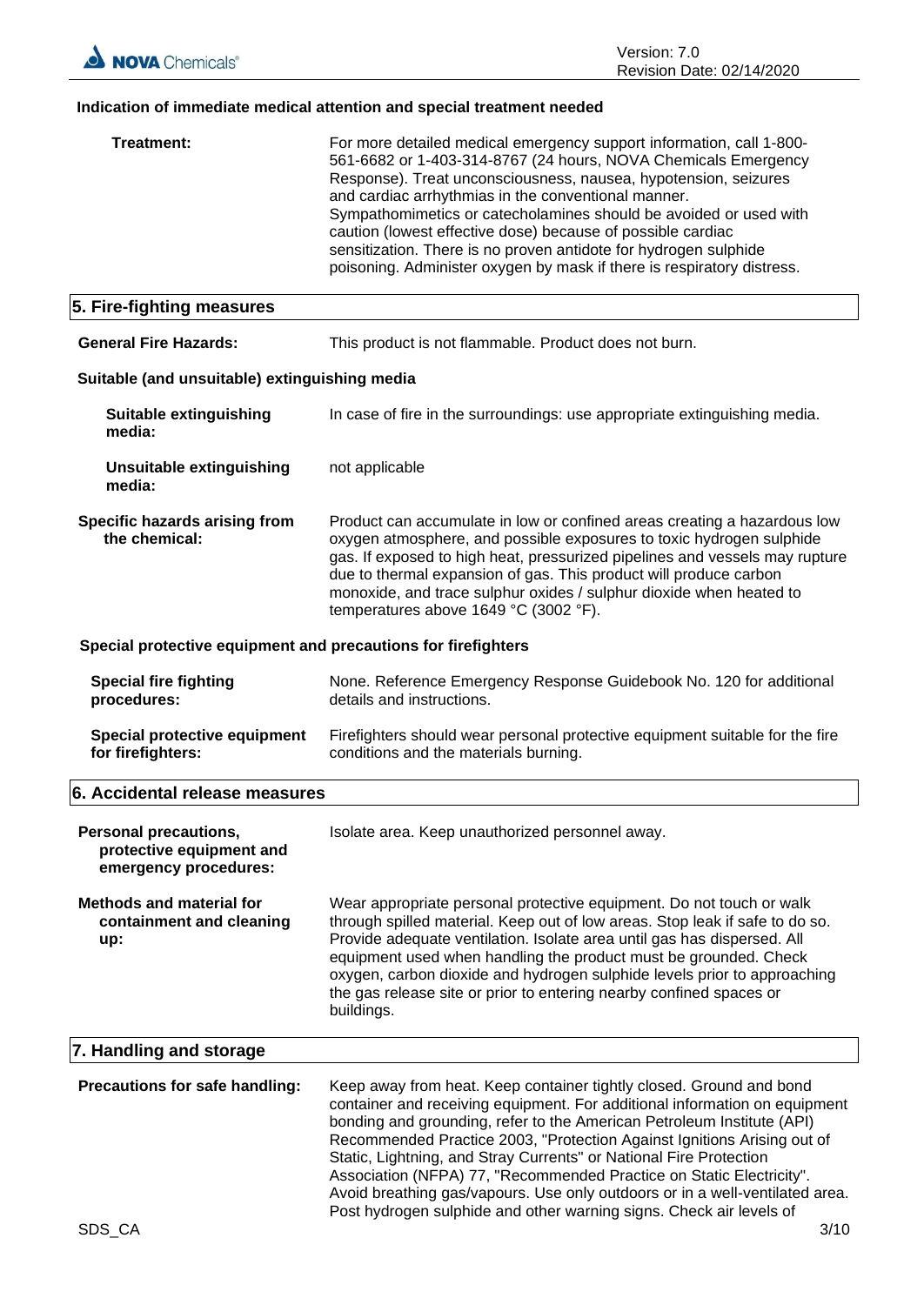

oxygen and hydrogen sulphide prior to entering confined spaces or buildings. Avoid release to the environment.

**Conditions for safe storage, including any incompatibilities:** Protect from sunlight. Store in a well-ventilated place. Keep container tightly closed. Store locked up. Only allow access to authorized persons. Store and handle in properly designed pressure vessels and equipment. Store and use away from heat. Store away from incompatible materials. Store according to applicable regulations and standards for compressed materials. Keep cylinders secure while in storage or in transportation.

#### **8. Exposure controls/personal protection**

#### **Control Parameters**

#### **Occupational Exposure Limits**

In the ACGIH TLVs® and BEIs® book, ethane (CAS# 74-84-0), propane (CAS# 74-98-6) and n-butane (CAS # 106-97-8) have been identified as being an "Explosion hazard". Ethane (CAS# 74-84-0) and propane (CAS# 74-98-6) have also been identified as a "Simple asphyxiant". Please refer to the ACGIH TLVs® and BEIs® book, latest edition, for additional information.

| <b>Chemical Identity</b> | type        | <b>Exposure Limit Values</b> |                 | <b>Source</b>                                                                                                                                                |
|--------------------------|-------------|------------------------------|-----------------|--------------------------------------------------------------------------------------------------------------------------------------------------------------|
| Carbon dioxide           | <b>TWA</b>  | 5,000 ppm                    | 9,000 mg/m3     | Canada. Alberta OELs (Occupational Health &<br>Safety Code, Schedule 1, Table 2), as<br>amended                                                              |
|                          | <b>STEL</b> | 30,000 ppm                   | 54.000<br>mg/m3 | Canada. Alberta OELs (Occupational Health &<br>Safety Code, Schedule 1, Table 2), as<br>amended                                                              |
| Carbon dioxide           | <b>TWA</b>  | 5,000 ppm                    |                 | Canada. British Columbia OELs. (Occupational<br>Exposure Limits for Chemical Substances,<br>Occupational Health and Safety Regulation<br>296/97, as amended) |
|                          | <b>STEL</b> | 15,000 ppm                   |                 | Canada. British Columbia OELs. (Occupational<br>Exposure Limits for Chemical Substances,<br>Occupational Health and Safety Regulation<br>296/97, as amended) |
| Carbon dioxide           | <b>STEL</b> | 30,000 ppm                   |                 | Canada. Ontario OELs. (Control of Exposure to<br>Biological or Chemical Agents), as amended                                                                  |
|                          | <b>TWA</b>  | 5,000 ppm                    |                 | Canada. Ontario OELs. (Control of Exposure to<br>Biological or Chemical Agents), as amended                                                                  |
| Carbon dioxide           | <b>STEL</b> | 30,000 ppm                   | 54,000<br>mg/m3 | Canada. Quebec OELs. (Ministry of Labor -<br>Regulation Respecting the Quality of the Work<br>Environment), as amended                                       |
|                          | <b>TWA</b>  | 5,000 ppm                    | 9,000 mg/m3     | Canada. Quebec OELs. (Ministry of Labor -<br>Regulation Respecting the Quality of the Work<br>Environment), as amended                                       |
| Carbon dioxide           | <b>STEL</b> | 30,000 ppm                   |                 | US. ACGIH Threshold Limit Values, as<br>amended                                                                                                              |
|                          | <b>TWA</b>  | 5,000 ppm                    |                 | US. ACGIH Threshold Limit Values, as<br>amended                                                                                                              |
| Carbon dioxide           | <b>STEL</b> | 30,000 ppm                   | 54,000<br>mg/m3 | US. NIOSH: Pocket Guide to Chemical<br>Hazards, as amended                                                                                                   |
| Carbon dioxide           | <b>REL</b>  | 5,000 ppm                    | 9,000 mg/m3     | US. NIOSH: Pocket Guide to Chemical<br>Hazards, as amended                                                                                                   |
| Carbon dioxide           | <b>IDLH</b> | 40,000 ppm                   |                 | US. NIOSH. Immediately Dangerous to Life or<br>Health (IDLH) Values, as amended                                                                              |
| Ethane                   | <b>TWA</b>  | 1,000 ppm                    |                 | Canada. Alberta OELs (Occupational Health &<br>Safety Code, Schedule 1, Table 2), as<br>amended                                                              |
| Propane                  | <b>TWA</b>  | 1,000 ppm                    |                 | Canada. Alberta OELs (Occupational Health &<br>Safety Code, Schedule 1, Table 2), as<br>amended                                                              |
| Propane                  | <b>TWA</b>  | 1,000 ppm                    | 1,800 mg/m3     | Canada. Quebec OELs. (Ministry of Labor -<br>Regulation Respecting the Quality of the Work<br>Environment), as amended                                       |
| Propane                  | <b>REL</b>  | 1,000 ppm                    | 1,800 mg/m3     | US. NIOSH: Pocket Guide to Chemical<br>Hazards, as amended                                                                                                   |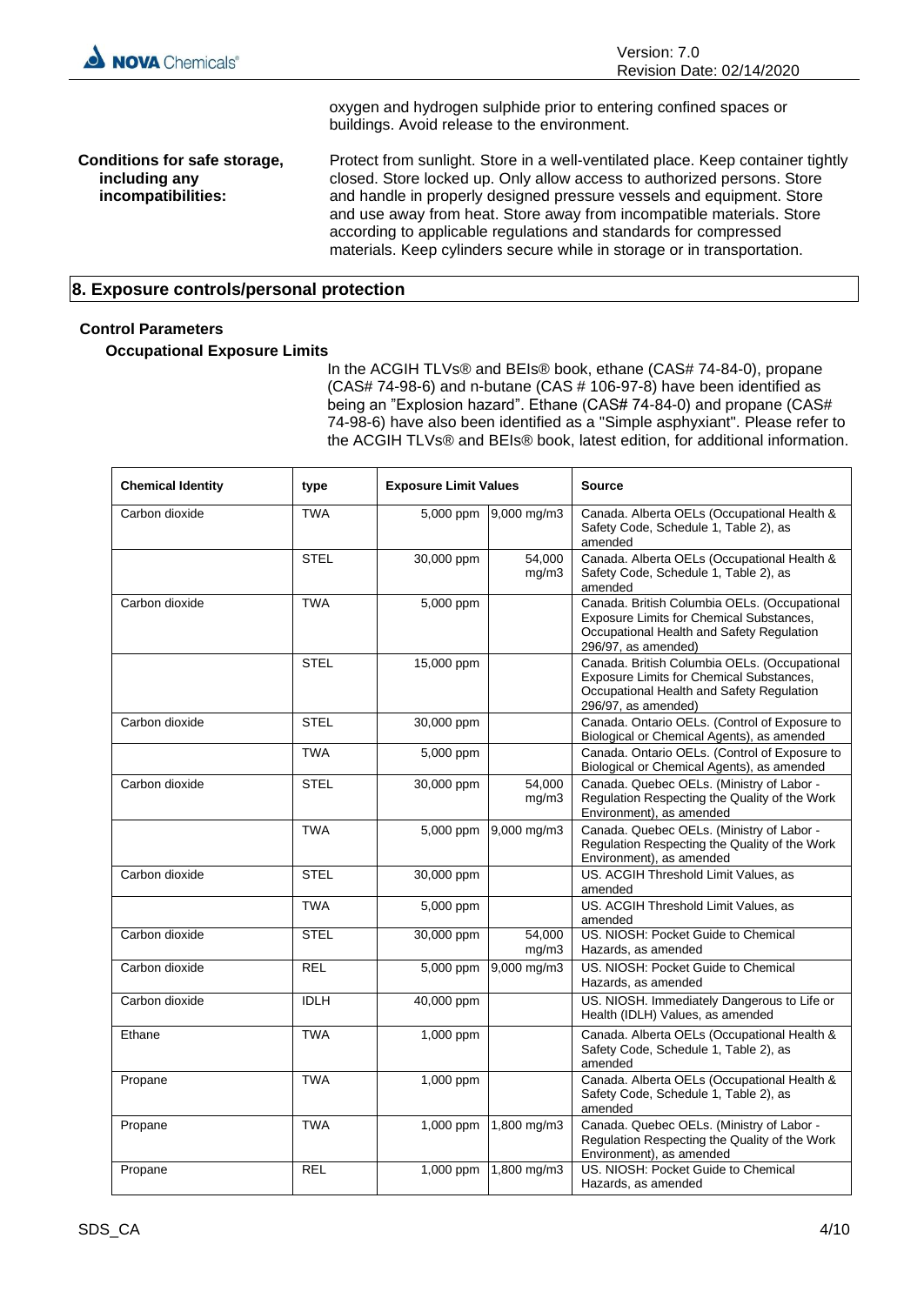| Propane           | <b>IDLH</b>    | 2,100 ppm |             | US. NIOSH. Immediately Dangerous to Life or<br>Health (IDLH) Values, as amended                                                                              |
|-------------------|----------------|-----------|-------------|--------------------------------------------------------------------------------------------------------------------------------------------------------------|
| n-Butane          | <b>TWA</b>     | 1,000 ppm |             | Canada. Alberta OELs (Occupational Health &<br>Safety Code, Schedule 1, Table 2), as<br>amended                                                              |
| n-Butane          | <b>TWA</b>     | 800 ppm   | 1,900 mg/m3 | Canada. Quebec OELs. (Ministry of Labor -<br>Regulation Respecting the Quality of the Work<br>Environment), as amended                                       |
| n-Butane          | <b>STEL</b>    | 1,000 ppm |             | Canada. Ontario OELs. (Control of Exposure to<br>Biological or Chemical Agents), as amended                                                                  |
| n-Butane          | <b>STEL</b>    | 1,000 ppm |             | Canada. British Columbia OELs. (Occupational<br>Exposure Limits for Chemical Substances,<br>Occupational Health and Safety Regulation<br>296/97, as amended) |
| n-Butane          | <b>REL</b>     | 800 ppm   | 1,900 mg/m3 | US. NIOSH: Pocket Guide to Chemical<br>Hazards, as amended                                                                                                   |
| n-Butane          | <b>STEL</b>    | 1,000 ppm |             | US. ACGIH Threshold Limit Values, as<br>amended                                                                                                              |
| n-Butane          | <b>IDLH</b>    | 1,600 ppm |             | US. NIOSH. Immediately Dangerous to Life or<br>Health (IDLH) Values, as amended                                                                              |
| Hydrogen sulphide | <b>TWA</b>     | 10 ppm    | 14 mg/m3    | Canada. Alberta OELs (Occupational Health &<br>Safety Code, Schedule 1, Table 2), as<br>amended                                                              |
|                   | <b>CEILING</b> | 15 ppm    | 21 mg/m3    | Canada. Alberta OELs (Occupational Health &<br>Safety Code, Schedule 1, Table 2), as<br>amended                                                              |
| Hydrogen sulphide | <b>CEILING</b> | 10 ppm    |             | Canada. British Columbia OELs. (Occupational<br>Exposure Limits for Chemical Substances,<br>Occupational Health and Safety Regulation<br>296/97, as amended) |
| Hydrogen sulphide | <b>STEL</b>    | 15 ppm    |             | Canada. Ontario OELs. (Control of Exposure to<br>Biological or Chemical Agents), as amended                                                                  |
|                   | <b>TWA</b>     | 10 ppm    |             | Canada. Ontario OELs. (Control of Exposure to<br>Biological or Chemical Agents), as amended                                                                  |
| Hydrogen sulphide | <b>STEL</b>    | 15 ppm    | 21 mg/m3    | Canada. Quebec OELs. (Ministry of Labor -<br>Regulation Respecting the Quality of the Work<br>Environment), as amended                                       |
|                   | <b>TWA</b>     | 10 ppm    | 14 mg/m3    | Canada. Quebec OELs. (Ministry of Labor -<br>Regulation Respecting the Quality of the Work<br>Environment), as amended                                       |
| Hydrogen sulphide | <b>STEL</b>    | 5 ppm     |             | US. ACGIH Threshold Limit Values, as<br>amended                                                                                                              |
|                   | <b>TWA</b>     | 1 ppm     |             | US. ACGIH Threshold Limit Values, as<br>amended                                                                                                              |
| Hydrogen sulphide | Ceil_Time      | 10 ppm    | 15 mg/m3    | US. NIOSH: Pocket Guide to Chemical<br>Hazards, as amended                                                                                                   |
| Hydrogen sulphide | <b>IDLH</b>    | $100$ ppm |             | US. NIOSH. Immediately Dangerous to Life or<br>Health (IDLH) Values, as amended                                                                              |

**Appropriate Engineering Controls**

Engineering methods to reduce hazardous exposure are preferred controls. Methods include mechanical ventilation (dilution and local exhaust) process or personal enclosure, remote and automated operation, control of process conditions, leak detection and repair systems, and other process modifications. Ensure all exhaust ventilation systems are discharged to outdoors, away from air intakes and ignition sources. Supply sufficient replacement air to make up for air removed by exhaust systems. Administrative (procedure) controls and use of personal protective equipment may also be required.

#### **Individual protection measures, such as personal protective equipment**

| <b>General information:</b> | Personal protective equipment (PPE) should not be considered a long-term<br>solution to exposure control. Employer programs to properly select, fit,<br>maintain and train employees to use equipment must accompany PPE.<br>Consult a competent industrial hygiene resource, the PPE manufacturer's<br>recommendation, and/or applicable regulations to determine hazard<br>potential and ensure adequate protection. |
|-----------------------------|------------------------------------------------------------------------------------------------------------------------------------------------------------------------------------------------------------------------------------------------------------------------------------------------------------------------------------------------------------------------------------------------------------------------|
| <b>Eye/face protection:</b> | Safety glasses. Chemical goggles under a full-face shield are                                                                                                                                                                                                                                                                                                                                                          |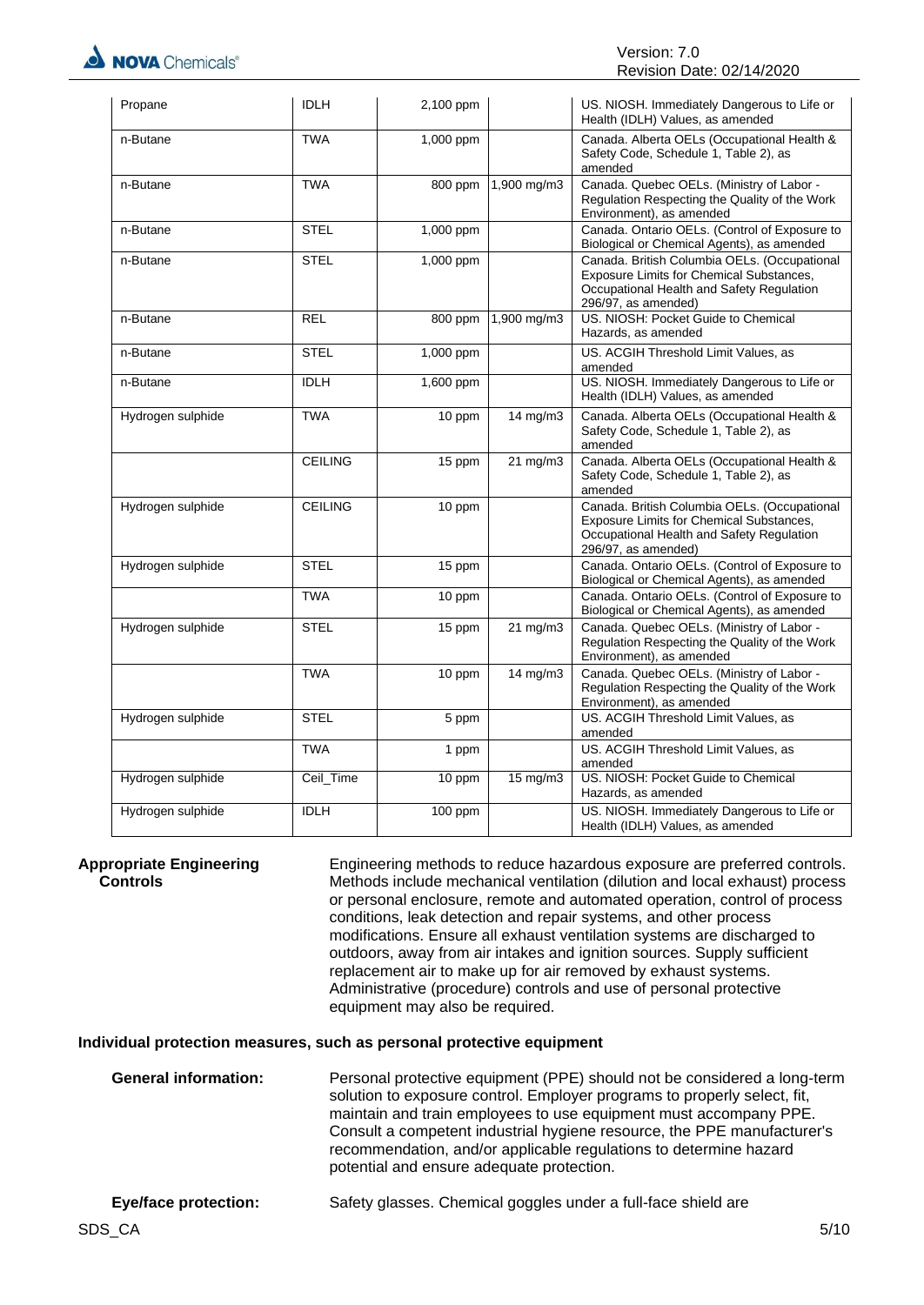recommended when handling carbon dioxide under pressure. **Skin Protection<br>Hand Protection:** Chemical resistant gloves. **Skin and Body Protection:** Wear appropriate clothing to prevent any possibility of skin contact. Wear work clothes with long sleeves and pants. **Respiratory Protection:** Air supplied breathing apparatus must be used when oxygen concentrations are low or if airborne concentrations exceed OEL. **Hygiene measures:** Use effective control measures and PPE to maintain worker exposure to concentrations that are below these limits. Ensure that eyewash stations and safety showers are in close proximity to work locations.

#### **9. Physical and chemical properties**

| Appearance                                            |                                                                                                                                                |  |  |
|-------------------------------------------------------|------------------------------------------------------------------------------------------------------------------------------------------------|--|--|
| <b>Physical state:</b>                                | Gas                                                                                                                                            |  |  |
| Form:                                                 | Compressed gas                                                                                                                                 |  |  |
| Colour:                                               | Colourless                                                                                                                                     |  |  |
| Odour:                                                | Odourless, If H2S is present, gas would have an<br>unpleasant, "rotten egg" smell.                                                             |  |  |
| <b>Odour Threshold:</b>                               | 0.001 - 0.13 ppm (if H2S present) (detection) (loss of<br>ability to smell H2S begins at 50 ppm; sense of smell<br>deadened above 100 ppm H2S) |  |  |
| pH:                                                   | 3.7 (forms carbonic acid in saturated aqueous solution)                                                                                        |  |  |
| <b>Melting point/freezing point:</b>                  | -78 °C (-108 °F) (sublimation)                                                                                                                 |  |  |
| Initial boiling point and boiling range:              | not applicable                                                                                                                                 |  |  |
| <b>Flash Point:</b>                                   | not applicable                                                                                                                                 |  |  |
| <b>Evaporation rate:</b>                              | not applicable                                                                                                                                 |  |  |
| Flammability (solid, gas):                            | This product is not flammable.                                                                                                                 |  |  |
| Upper/lower limit on flammability or explosive limits |                                                                                                                                                |  |  |
| Flammability limit - upper (%):                       | not applicable                                                                                                                                 |  |  |
| Flammability limit - lower(%):                        | not applicable                                                                                                                                 |  |  |
| Vapour pressure:                                      | 3,485 kPa (0 °C (32 °F))                                                                                                                       |  |  |
| Vapour density:                                       | 1.52 (15 °C (59 °F)) (Air=1)                                                                                                                   |  |  |
| Density:                                              | not applicable                                                                                                                                 |  |  |
| <b>Relative density:</b>                              | $0.76$ (20 °C (68 °F))                                                                                                                         |  |  |
| Solubility(ies)                                       |                                                                                                                                                |  |  |
| <b>Solubility in water:</b>                           | Slightly soluble                                                                                                                               |  |  |
| Solubility (other):                                   | No data available.                                                                                                                             |  |  |
| Partition coefficient (n-octanol/water):              | 0.83 (experimental) Log P(oct)                                                                                                                 |  |  |
| Auto-ignition temperature:                            | not applicable                                                                                                                                 |  |  |
|                                                       |                                                                                                                                                |  |  |
| <b>Decomposition temperature:</b>                     | $> 1,649$ °C ( $> 3,000$ °F)                                                                                                                   |  |  |

#### **10. Stability and reactivity**

| <b>Reactivity:</b>                                   | No data available.                          |
|------------------------------------------------------|---------------------------------------------|
| <b>Chemical Stability:</b>                           | Material is stable under normal conditions. |
| <b>Possibility of Hazardous</b><br><b>Reactions:</b> | No data available.                          |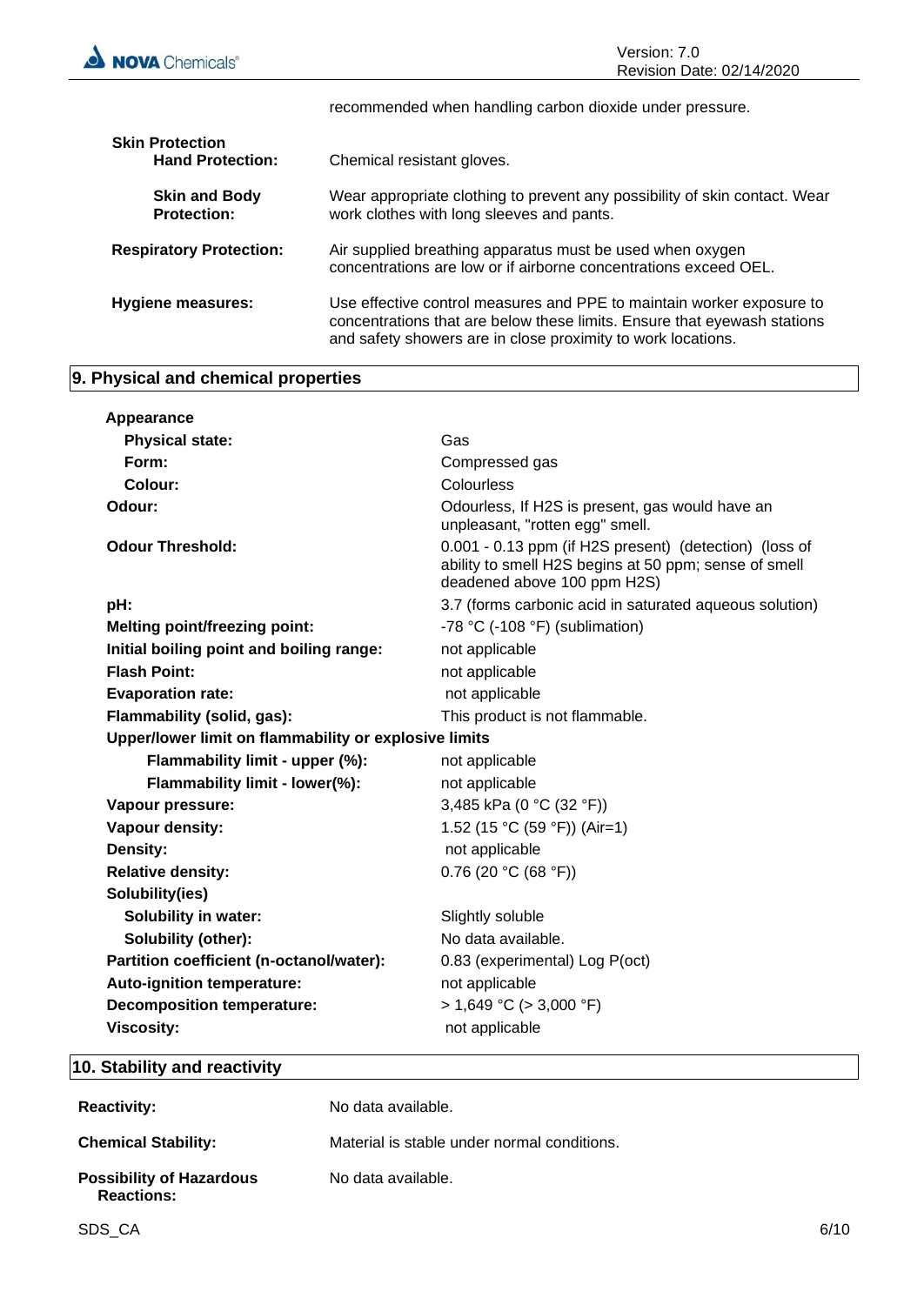| <b>NOVA</b> Chemicals®                             | Version: 7.0<br>Revision Date: 02/14/2020                                                                                                                                                                                                                                                  |
|----------------------------------------------------|--------------------------------------------------------------------------------------------------------------------------------------------------------------------------------------------------------------------------------------------------------------------------------------------|
| <b>Conditions to Avoid:</b>                        | Keep away from heat.                                                                                                                                                                                                                                                                       |
| <b>Incompatible Materials:</b>                     | Hydrogen sulphide is a strong reducing agent and is highly reactive. It can<br>rapidly corrode metals and should not be in contact with metal oxides and<br>strong oxidants. Carefully select and test equipment, gaskets and hoses<br>periodically to ensure integrity and compatibility. |
| <b>Hazardous Decomposition</b><br><b>Products:</b> | Upon decomposition, this product will produce carbon monoxide, and trace<br>sulphur oxides/sulphur dioxide.                                                                                                                                                                                |

## **11. Toxicological information**

#### **Information on likely routes of exposure**

| Inhalation:                                                                  | Product is not acutely toxic. A high concentration of CO2 can displace<br>oxygen in the air and can be acutely toxic. Excessive inhalation of product<br>causes headache, dizziness, nausea, loss of coordination and may trigger<br>heartbeat irregularities. |  |
|------------------------------------------------------------------------------|----------------------------------------------------------------------------------------------------------------------------------------------------------------------------------------------------------------------------------------------------------------|--|
| Ingestion:                                                                   | Ingestion of this product is not a likely route of exposure.                                                                                                                                                                                                   |  |
| <b>Skin Contact:</b>                                                         | Carbon dioxide gas is not a skin irritant.                                                                                                                                                                                                                     |  |
| Eye contact:                                                                 | Carbon dioxide gas may cause mild eye irritation.                                                                                                                                                                                                              |  |
| Symptoms related to the physical, chemical and toxicological characteristics |                                                                                                                                                                                                                                                                |  |
| Inhalation:                                                                  | Headache, dizziness, nausea, confusion, loss of smell.                                                                                                                                                                                                         |  |
| Ingestion:                                                                   | No adverse effects due to ingestion are expected.                                                                                                                                                                                                              |  |
| <b>Skin Contact:</b>                                                         | Not irritating.                                                                                                                                                                                                                                                |  |
| Eye contact:                                                                 | May cause mild eye irritation.                                                                                                                                                                                                                                 |  |
| Information on toxicological effects                                         |                                                                                                                                                                                                                                                                |  |
| Acute toxicity (list all possible routes of exposure)                        |                                                                                                                                                                                                                                                                |  |
| Oral<br>Product:                                                             | Not classified for acute toxicity based on available data.                                                                                                                                                                                                     |  |
| Dermal<br>Product:                                                           | Not classified for acute toxicity based on available data.                                                                                                                                                                                                     |  |
| <b>Inhalation</b><br>Product:                                                | Not classified for acute toxicity based on available data.                                                                                                                                                                                                     |  |
| <b>Repeated dose toxicity</b><br>Product:                                    | No data available.                                                                                                                                                                                                                                             |  |
| <b>Skin Corrosion/Irritation</b><br><b>Product:</b>                          | Not irritating                                                                                                                                                                                                                                                 |  |
| Serious Eve Damage/Eve Irritation                                            |                                                                                                                                                                                                                                                                |  |

**Serious Eye Damage/Eye Irritation Mildly Irritating** 

**Respiratory or Skin Sensitization Product:** No data available.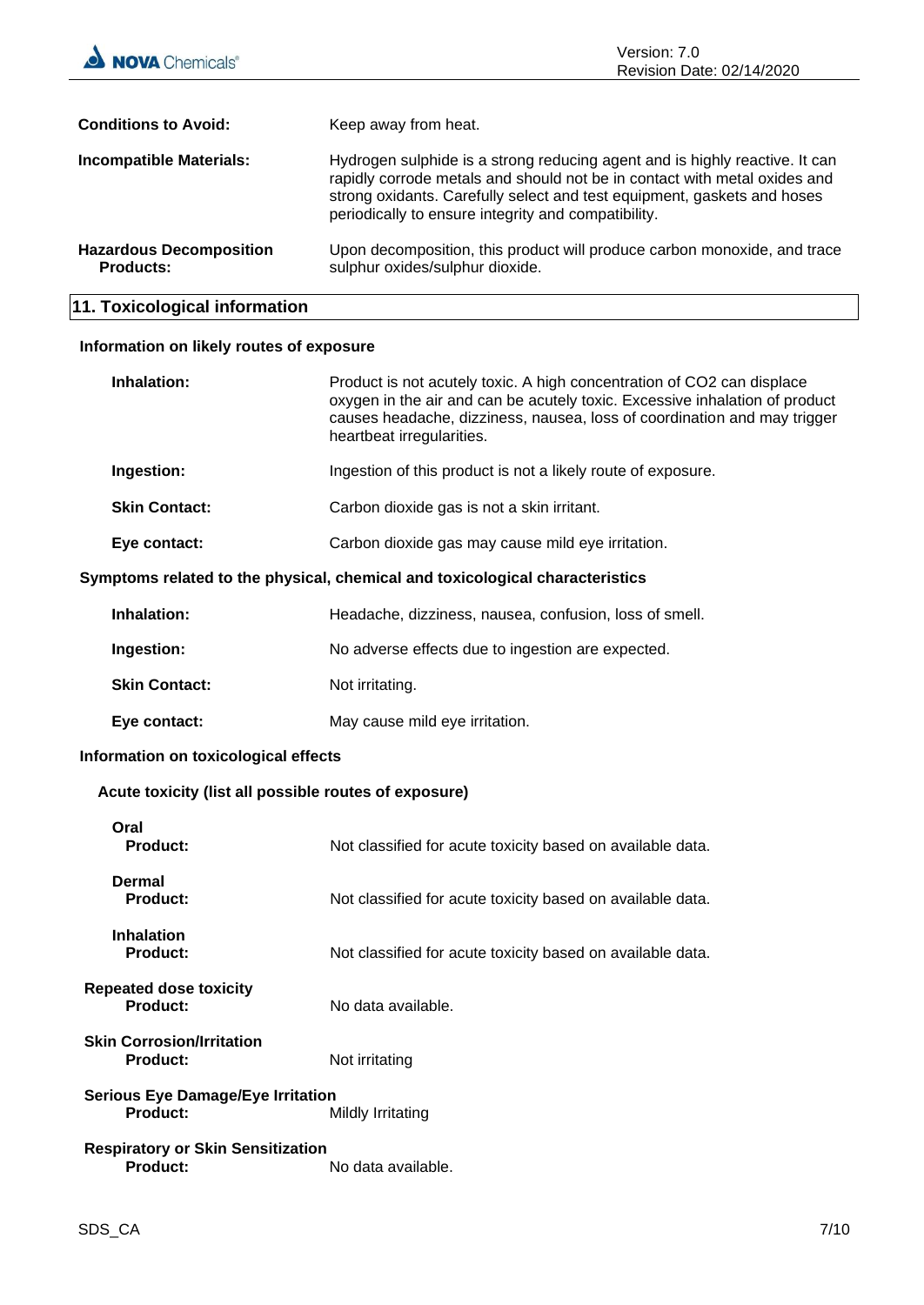

| Carcinogenicity<br>Product:                                         | No data available.                                                                                          |
|---------------------------------------------------------------------|-------------------------------------------------------------------------------------------------------------|
|                                                                     | IARC Monographs on the Evaluation of Carcinogenic Risks to Humans:<br>No carcinogenic components identified |
|                                                                     | US. National Toxicology Program (NTP) Report on Carcinogens:<br>No carcinogenic components identified       |
| <b>ACGIH Carcinogen List:</b>                                       | No carcinogenic components identified                                                                       |
| <b>Germ Cell Mutagenicity</b>                                       |                                                                                                             |
| In vitro<br>Product:                                                | There are no known or reported genetic effects.                                                             |
| In vivo<br><b>Product:</b>                                          | There are no known or reported genetic effects.                                                             |
| <b>Reproductive toxicity</b><br>Product:                            | There are no known or reported reproductive effects.                                                        |
| <b>Specific Target Organ Toxicity - Single Exposure</b><br>Product: | May cause drowsiness or dizziness.                                                                          |
| Product:                                                            | <b>Specific Target Organ Toxicity - Repeated Exposure</b><br>No data available.                             |
| <b>Aspiration Hazard</b><br>Product:                                | Not classified.                                                                                             |
| Other effects:                                                      | No data available.                                                                                          |
| 12. Ecological information                                          |                                                                                                             |

#### **Ecotoxicity:**

### **Acute hazards to the aquatic environment:**

| Fish<br><b>Product:</b>                              | Harmful to aquatic life. |
|------------------------------------------------------|--------------------------|
| <b>Aquatic Invertebrates</b><br>Product:             | Harmful to aquatic life. |
| <b>Toxicity to aquatic plants</b><br>Product:        | Harmful to aquatic life. |
| Chronic hazards to the aquatic environment:          |                          |
| Fish<br>Product:                                     | No data available.       |
| <b>Aquatic Invertebrates</b><br><b>Product:</b>      | No data available.       |
| <b>Toxicity to aquatic plants</b><br><b>Product:</b> | No data available.       |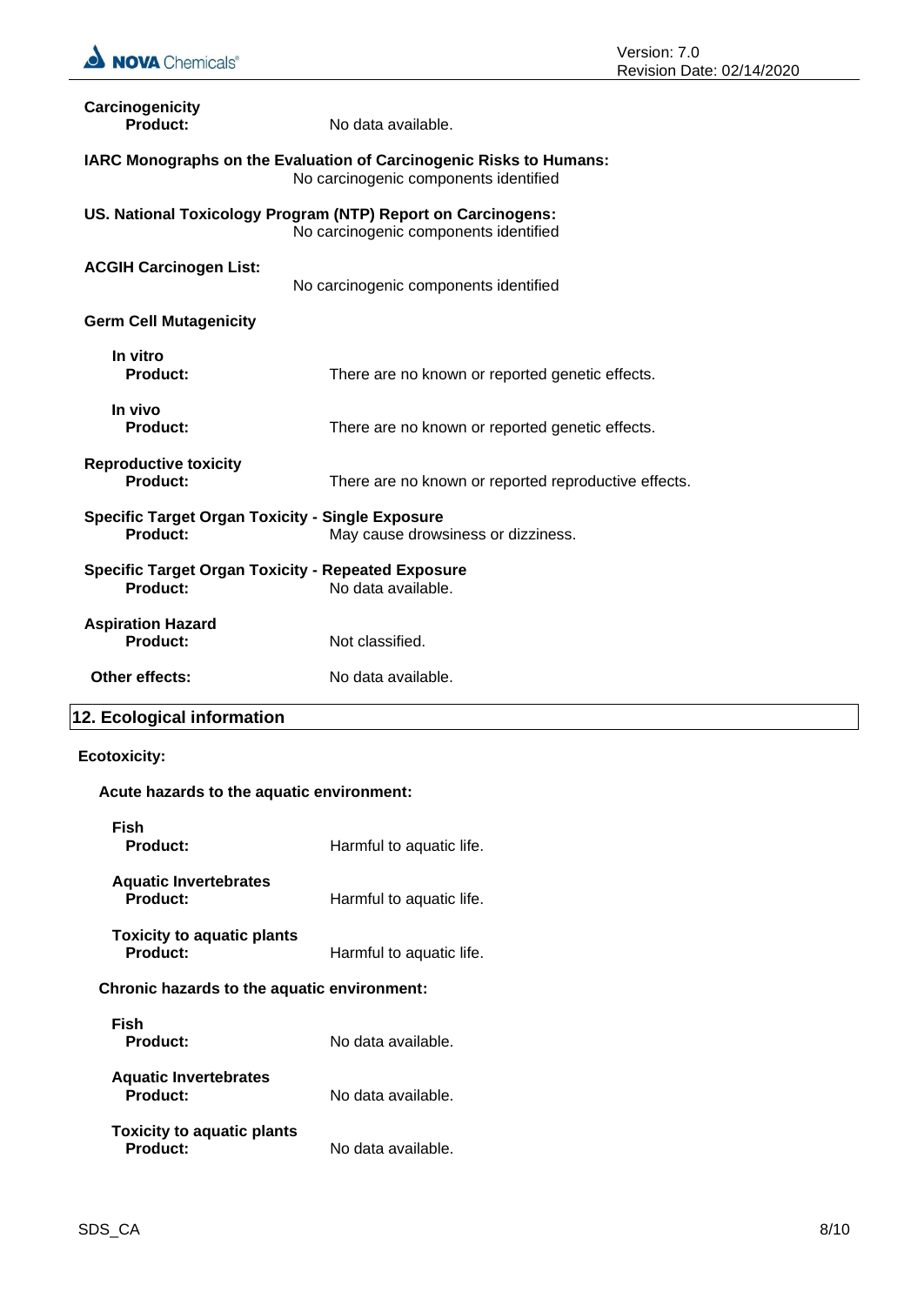#### **Persistence and Degradability**

| <b>Biodegradation</b><br>Product:                                                                                                                                  | No data available.                                                                                                                                                                                                                                                                                                                                     |  |
|--------------------------------------------------------------------------------------------------------------------------------------------------------------------|--------------------------------------------------------------------------------------------------------------------------------------------------------------------------------------------------------------------------------------------------------------------------------------------------------------------------------------------------------|--|
| <b>BOD/COD Ratio</b><br><b>Product:</b>                                                                                                                            | No data available.                                                                                                                                                                                                                                                                                                                                     |  |
| <b>Bioaccumulative Potential</b><br><b>Bioconcentration Factor (BCF)</b><br><b>Product:</b>                                                                        | Will not bio-accumulate.                                                                                                                                                                                                                                                                                                                               |  |
| Partition Coefficient n-octanol / water (log Kow)<br>0.83 (experimental) Log P(oct)<br><b>Product:</b>                                                             |                                                                                                                                                                                                                                                                                                                                                        |  |
| <b>Mobility in Soil:</b>                                                                                                                                           | not applicable                                                                                                                                                                                                                                                                                                                                         |  |
| <b>Other Adverse Effects:</b>                                                                                                                                      | No data available.                                                                                                                                                                                                                                                                                                                                     |  |
| 13. Disposal considerations                                                                                                                                        |                                                                                                                                                                                                                                                                                                                                                        |  |
| <b>Disposal instructions:</b>                                                                                                                                      | Dispose of contents/container to an appropriate treatment and disposal<br>facility in accordance with applicable laws and regulations, and product<br>characteristics at time of disposal. Waste generator is advised to carefully<br>consider hazardous properties and control measures needed for other<br>materials that may be found in the waste. |  |
| <b>Contaminated Packaging:</b>                                                                                                                                     | Check local, federal and provincial environmental regulations prior to<br>disposal.                                                                                                                                                                                                                                                                    |  |
| 14. Transport information                                                                                                                                          |                                                                                                                                                                                                                                                                                                                                                        |  |
| <b>TDG</b><br><b>UN Number:</b><br><b>UN Proper Shipping Name:</b><br>Class<br>Packing Group<br>Label(s)<br>Subsidiary risk label<br>Special precautions for user: | <b>UN 1013</b><br>CARBON DIOXIDE, mixture<br>2.2<br>2.2<br>Emergency Response Guidebook No. 120.                                                                                                                                                                                                                                                       |  |
| 15. Regulatory information                                                                                                                                         |                                                                                                                                                                                                                                                                                                                                                        |  |
| <b>Canada Federal Regulations</b>                                                                                                                                  |                                                                                                                                                                                                                                                                                                                                                        |  |
| List of Toxic Substances (CEPA, Schedule 1)                                                                                                                        |                                                                                                                                                                                                                                                                                                                                                        |  |
| <b>Chemical Identity</b><br>Carbon dioxide                                                                                                                         |                                                                                                                                                                                                                                                                                                                                                        |  |
| <b>Export Control List (CEPA 1999, Schedule 3)</b><br>Not regulated                                                                                                |                                                                                                                                                                                                                                                                                                                                                        |  |
| <b>National Pollutant Release Inventory (NPRI)</b><br>(NPRI) (Parts 1-4)                                                                                           | Canada. Canadian Environmental Protection Act (CEPA). National Pollutant Release Inventory                                                                                                                                                                                                                                                             |  |

NPRI Not regulated

**Canada. National Pollutant Release Inventory (NPRI) Substances, Part 5, VOCs with Additional Reporting Requirements**